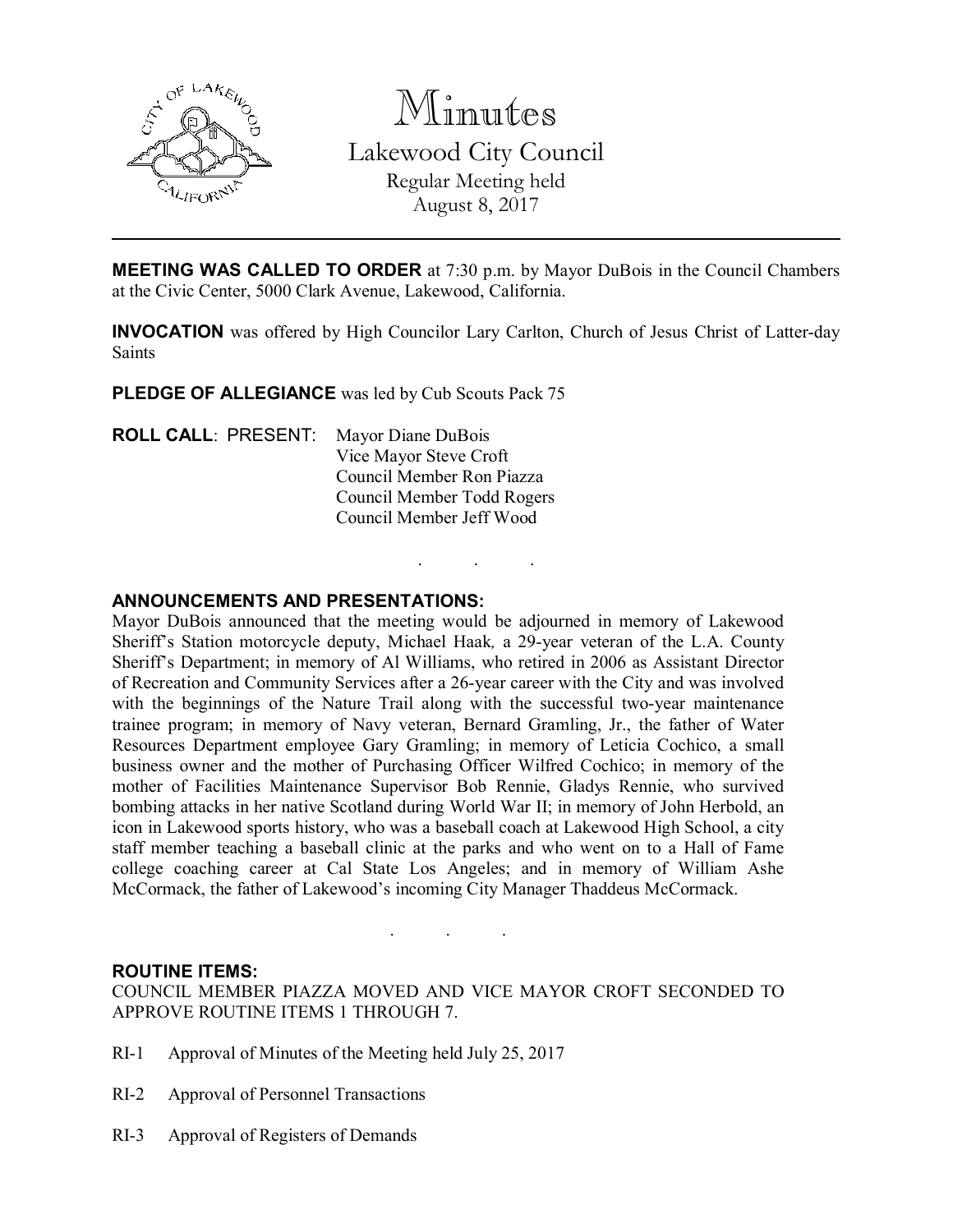#### ROUTINE ITEMS: - Continued

- RI-4 Approval of Permit for Street Closure for August 26th Block Party
- RI-5 RESOLUTION NO. 2017-37; A RESOLUTION OF THE CITY COUNCIL OF THE CITY OF LAKEWOOD AUTHORIZING THE DESTRUCTION OF CERTAIN PUBLIC RECORDS OF THE DEPARTMENT OF ADMINISTRATION MORE THAN TWO YEARS OLD

RESOLUTION NO. 2017-38; A RESOLUTION OF THE CITY COUNCIL OF THE CITY OF LAKEWOOD AUTHORIZING THE DESTRUCTION OF CERTAIN PUBLIC RECORDS OF THE DEPARTMENT OF ADMINISTRATION MORE THAN TWO YEARS OLD

RESOLUTION NO. 2017-39; A RESOLUTION OF THE CITY COUNCIL OF THE CITY OF LAKEWOOD AUTHORIZING THE DESTRUCTION OF CERTAIN PUBLIC RECORDS OF THE DEPARTMENT OF ADMINISTRATIVE SERVICES MORE THAN TWO YEARS OLD

RESOLUTION NO. 2017-40; A RESOLUTION OF THE CITY COUNCIL OF THE CITY OF LAKEWOOD AUTHORIZING THE DESTRUCTION OF CERTAIN PUBLIC RECORDS OF THE DEPARTMENT OF CITY CLERK MORE THAN TWO YEARS OLD

RESOLUTION NO. 2017-41; A RESOLUTION OF THE CITY COUNCIL OF THE CITY OF LAKEWOOD AUTHORIZING THE DESTRUCTION OF CERTAIN PUBLIC RECORDS OF THE DEPARTMENT OF COMMUNITY DEVELOPMENT MORE THAN TWO YEARS OLD

RESOLUTION NO. 2017-42; A RESOLUTION OF THE CITY COUNCIL OF THE CITY OF LAKEWOOD AUTHORIZING THE DESTRUCTION OF CERTAIN PUBLIC RECORDS OF THE DEPARTMENT OF PERSONNEL MORE THAN TWO YEARS OLD

RESOLUTION NO. 2017-43; A RESOLUTION OF THE CITY COUNCIL OF THE CITY OF LAKEWOOD AUTHORIZING THE DESTRUCTION OF CERTAIN PUBLIC RECORDS OF THE DEPARTMENT OF RECREATION AND COMMUNITY SERVICES MORE THAN TWO YEARS OLD

RESOLUTION NO. 2017-44; A RESOLUTION OF THE CITY COUNCIL OF THE CITY OF LAKEWOOD AUTHORIZING THE DESTRUCTION OF CERTAIN PUBLIC RECORDS OF THE DEPARTMENT OF WATER RESOURCES MORE THAN TWO YEARS OLD

RI-6 RESOLUTION NO. 2017-45; A RESOLUTION OF THE CITY COUNCIL OF THE CITY OF LAKEWOOD AFFIRMING THE FISCAL YEAR 2017-2018 BUDGET FOR THE USE OF FUNDS PROVIDED BY THE ROAD REPAIR AND ACCOUNTABILITY ACT OF 2017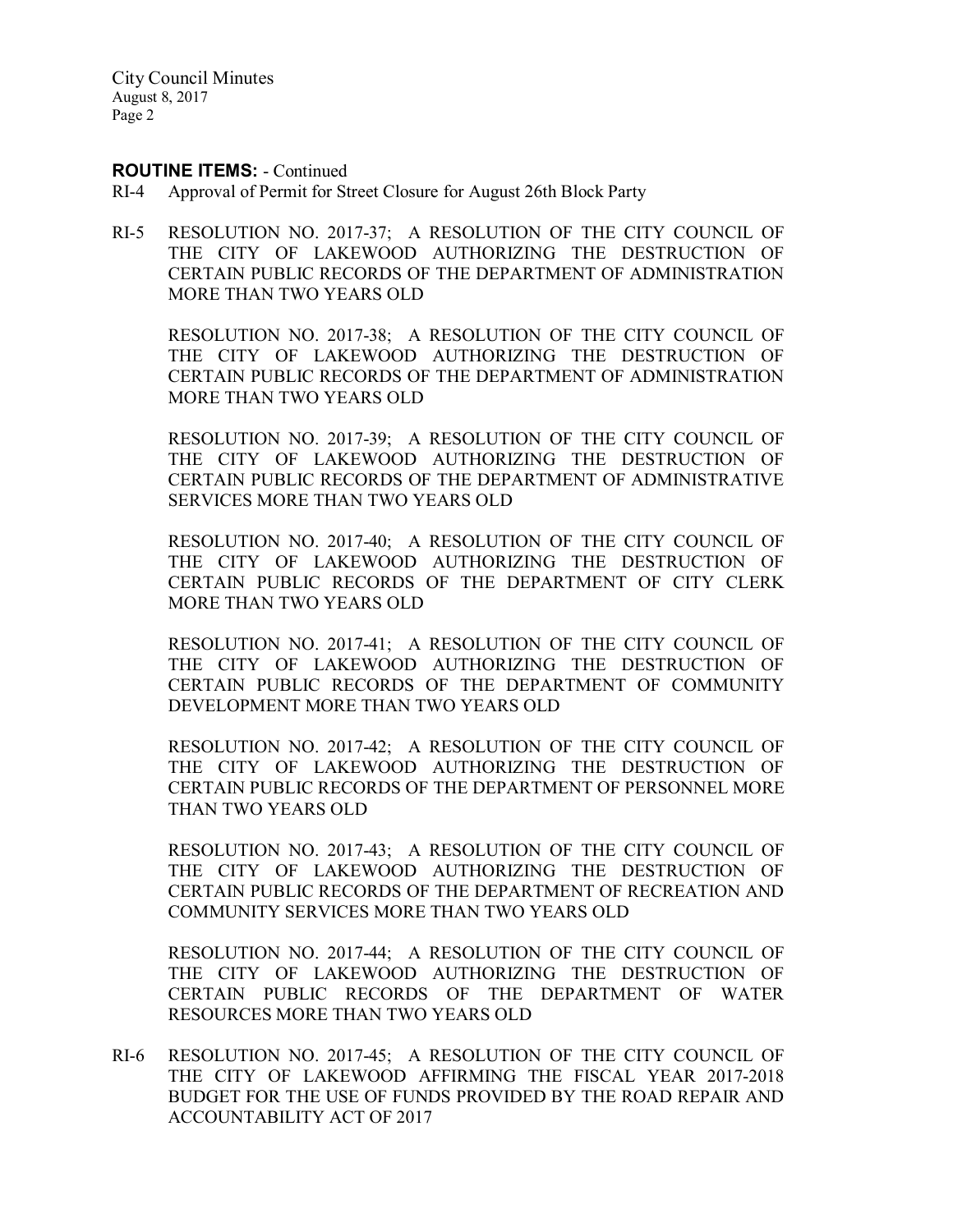#### ROUTINE ITEMS: - Continued

RI-7 Approval of non-Exclusive License Agreement with T-Mobile for Access through the Lakewood Equestrian Center

UPON ROLL CALL VOTE, THE MOTION WAS APPROVED:

AYES: COUNCIL MEMBERS: Wood, Piazza, Croft, Rogers and DuBois NAYS: COUNCIL MEMBERS: None

# 1.1 • AWARD OF BID FOR PUBLIC WORKS PROJECT NO. 2017-4, CORRIDOR WALL WAINSCOT IMPROVEMENTS TO THE EXISTING CENTRE AT SYCAMORE PLAZA PROJECT

. . .

Lisa Rapp, the Director of Public Works, made a presentation based on the memo in the agenda and reported that one bid had been received for installation of the Corridor Wall Wainscot Improvements at The Centre at Sycamore Plaza. The project consisted of interior wall finish improvements, such as the installation of acoustical wall fabric, wall guards and corner guards in the corridor of the Centre. It was the recommendation of staff that the City Council adopt the plans, specifications, addendum and working details for Public Works Project No. 2017-4; award a contract to Absolute Building Services, Inc. in the amount of \$17,250; and authorize staff to approve a cumulative total of change orders as necessary to the subject project scope of work not to exceed \$1,725.

Responding to Council Member Piazza's inquiry, Ms. Rapp stated that staff had been working to minimize disruptions to the Centre's scheduling and operations.

Mayor DuBois opened the public hearing at 7:43 p.m. and called for anyone in the audience wishing to address the City Council on this matter. There was no response.

COUNCIL MEMBER ROGERS MOVED AND COUNCIL MEMBER PIAZZA SECONDED TO APPROVE STAFF'S RECOMMENDATIONS. UPON ROLL CALL VOTE, THE MOTION WAS APPROVED:

AYES: COUNCIL MEMBERS: Wood, Piazza, Croft, Rogers and DuBois NAYS: COUNCIL MEMBERS: None

## 1.2 • CONGESTION MANAGEMENT PROGRAM CONFORMANCE SELF-CERTIFICATION PROCESS

. . .

Community Development Director Sonia Southwell presented a report based on the memo in the agenda and stated the City had been required to complete an annual conformance selfcertification process for the Congestion Management Program. Components of the Program required a report showing development activity and a public hearing. It was the recommendation of staff that the City Council hold a public hearing and adopt the proposed resolution to find the City to be in conformance with the Congestion Management Program and adopt the CMP Local Development Report.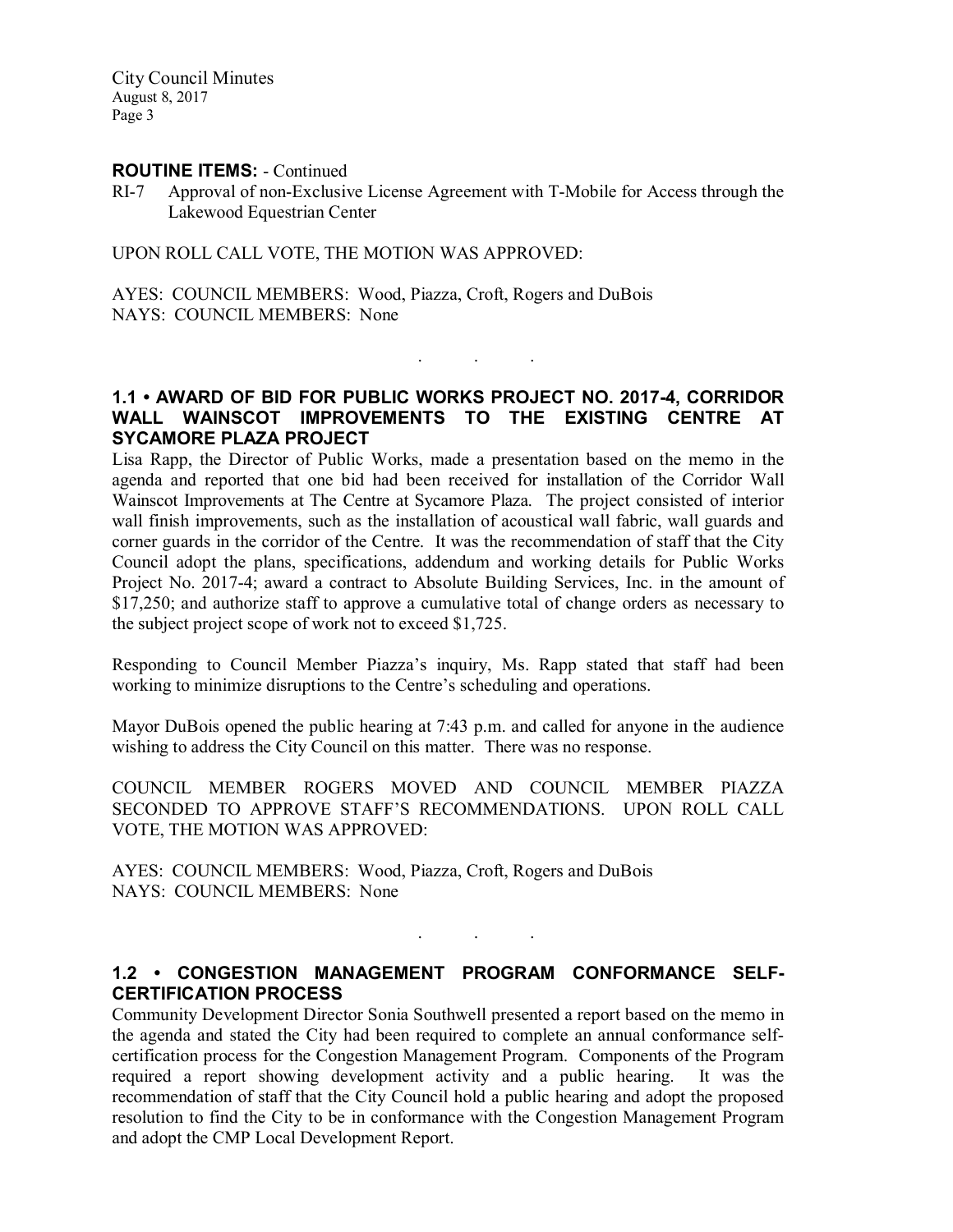1.2 • CMP CONFORMANCE SELF-CERTIFICATION PROCESS - Continued RESOLUTION NO. 2017-46; A RESOLUTION OF THE CITY COUNCIL OF THE CITY OF LAKEWOOD, CALIFORNIA, FINDING THE CITY TO BE IN CONFORMANCE WITH THE CONGESTION MANAGEMENT PROGRAM (CMP) AND ADOPTING THE CMP LOCAL DEVELOPMENT REPORT, IN ACCORDANCE WITH CALIFORNIA GOVERNMENT CODE SECTION 65089

Mayor DuBois opened the public hearing at 7:45 p.m. and called for anyone in the audience wishing to address the City Council on this matter. There was no response.

COUNCIL MEMBER WOOD MOVED AND VICE MAYOR CROFT SECONDED TO ADOPT RESOLUTION NO. 2017-46. UPON ROLL CALL VOTE, THE MOTION WAS APPROVED:

AYES: COUNCIL MEMBERS: Wood, Piazza, Croft, Rogers and DuBois NAYS: COUNCIL MEMBERS: None

# 2.1 • RESOLUTION NO. 2017-47; SETTING A PUBLIC HEARING ON THE REQUEST OF CARDINAL PIPELINE, L.P. FOR A PIPELINE FRANCHISE AND INTRODUCTION OF ORDINANCE NO. 2017-7, TO GRANT A FRANCHISE

. . .

The Public Works Director gave a presentation based on the memo in the agenda and stated a request had been received from Cardinal Pipeline, L.P., to renew a franchise agreement for a pipeline. The process for granting a new 20-year franchise included introducing a new ordinance and adopting a resolution declaring the intent to grant and setting the date for a public hearing on the ordinance. It was the recommendation of staff that the City Council introduce Ordinance No. 2017-7 and adopt Resolution No. 2017-47.

Ms. Rapp confirmed for Council Member Piazza that the existing franchise had been previously renewed under a different entity name. She responded to his additional questions regarding upgrading and maintenance of the pipes by stating that Federal regulations governed petroleum pipeline safety with testing and certification requirements under the purview of the Federal Energy Regulatory Commission.

Responding to Council Member Rogers's inquiry pertaining to franchise fees, Ms. Rapp stated that the rate structure did not allow for flexibility as they were set in accordance with the Public Utilities Commission rates and were paid annually. She stated that revenues were modest noting that they totaled \$1,000.42 in 2016 and \$979.80 in 2015.

RESOLUTION NO. 2017-47; A RESOLUTION OF THE CITY COUNCIL OF THE CITY OF LAKEWOOD, CALIFORNIA, DECLARING ITS INTENTION TO GRANT TO CARDINAL PIPELINE COMPANY, L.P., A FRANCHISE GRANTING THE RIGHT, FRANCHISE AND PRIVILEGE FROM TIME TO TIME TO LAY, CONSTRUCT, MAINTAIN, OPERATE, REPAIR, RENEW, CHANGE THE SIZE OF, AND REMOVE OR ABANDON IN PLACE A PIPELINE SYSTEM FOR THE TRANSPORTATION OF INDUSTRIAL GAS, GASOLINE, PETROLEUM OIL, GAS, OTHER HYDROCARBON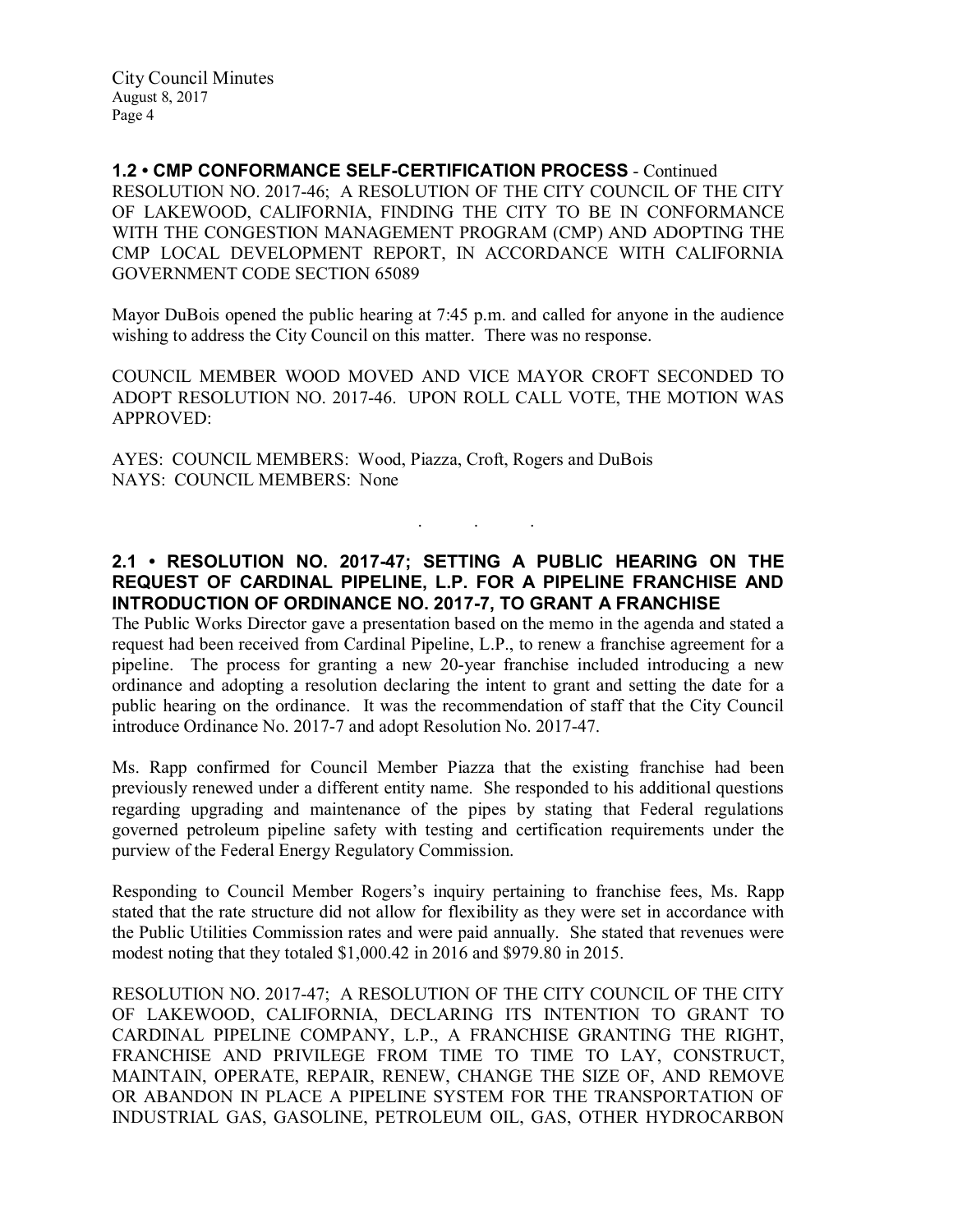### 2.1 • RESOLUTION SETTING A PUBLIC HEARING ON THE REQUEST OF CARDINAL PIPELINE, L.P. FOR A PIPELINE FRANCHISE AND INTRODUCTION OF ORDINANCE NO. 2017-7, TO GRANT A FRANCHISE - Continued

SUBSTANCES, WATER, WASTE WATER, MUD, STEAM, AND OTHER LIQUID OR GAS SUBSTANCES INCIDENT TO THE OIL INDUSTRY, TOGETHER WITH ALL MANHOLES, VALVES, SERVICE CONNECTIONS AND APPURTENANCES NECESSARY OR CONVENIENT FOR THE MAINTENANCE AND OPERATION OF SAID PIPELINES, INCLUDING ANY FACILITIES NECESSARY FOR CATHODIC PROTECTION OF SAID PIPELINES; WITHIN THE CITY OF LAKEWOOD, AND SETTING A PUBLIC HEARING THEREON AT 7:30 P.M. ON THE 12TH DAY OF SEPTEMBER, 2017, IN THE CITY COUNCIL CHAMBER, 5000 CLARK AVENUE, LAKEWOOD, CALIFORNIA

ORDINANCE NO. 2017-7; AN ORDINANCE OF THE CITY COUNCIL OF THE CITY OF LAKEWOOD GRANTING A FRANCHISE TO CONSTRUCT AND USE AN OIL PIPELINE TO CARDINAL PIPELINE, L.P. was read by title by the City Clerk.

COUNCIL MEMBER WOOD MOVED AND COUNCIL MEMBER ROGERS SECONDED TO WAIVE FURTHER READING AND INTRODUCE ORDINANCE NO. 2017-7 AND TO ADOPT RESOLUTION NO. 2017-47. UPON ROLL CALL VOTE, THE MOTION WAS APPROVED:

AYES: COUNCIL MEMBERS: Wood, Piazza, Croft, Rogers and DuBois NAYS: COUNCIL MEMBERS: None

#### . . .

#### 3.1 • FALL RECREATION PROGRAMS

Recreation and Community Services Director Lisa Litzinger displayed slides and made a presentation based on the memo in the agenda. She reported that the Fall/Winter Recreation catalog would be mailed out to residents around the Labor Day weekend and summarized the programs offered. She highlighted some of the most popular offerings such as the Activity Zone, which included homework assistance, organized games and supervised activities for school-age children; the College Fair, featuring fifty to sixty colleges and would be held this year in the Weingart Ballroom at the Centre; Lakewood Youth Sports, which included a pilot program for volleyball; Patriot Day; Lollipop Lane Craft Boutique; Halloween carnivals at each park; Winter Break activities for children; and the Project Shepherd Holiday Assistance Program. She concluded by stating that the after school programs, youth sports leagues, special events, and contract classes provided residents with opportunities to learn, be active, have fun and connect with the community.

. . .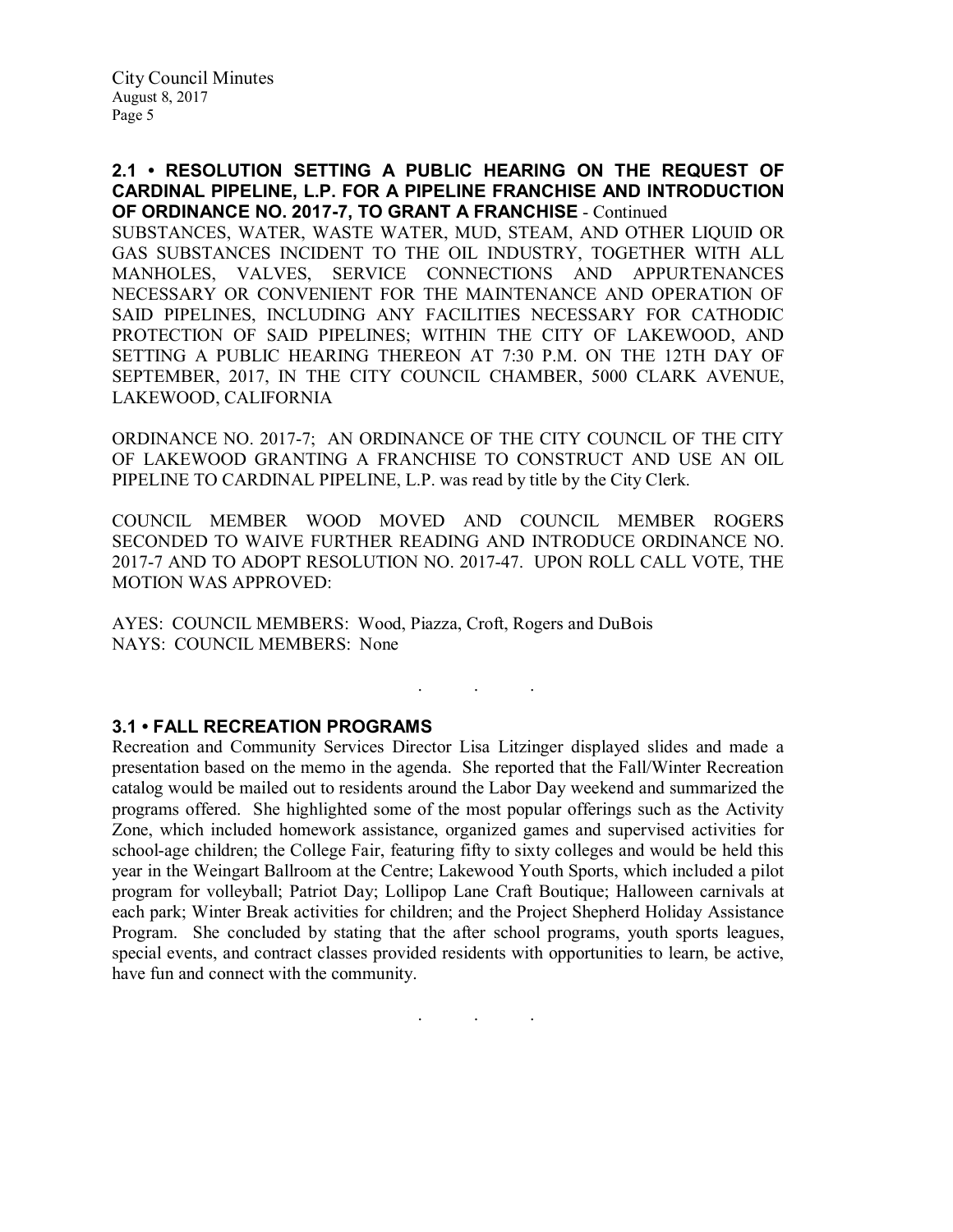### 3.2 • CITY MANAGER EMPLOYMENT AGREEMENT

Steve Skolnik, for the City Attorney, stated that at its July 25th meeting, the City Council appointed Thaddeus McCormack as City Manager and directed that an employment agreement be brought back for approval. The proposed agreement, for a three-year term, would commence on September 5 with an annual compensation of \$230,072, plus benefits as provided to the City's senior management employees. He concluded by stating it was recommended that the City Council authorize the Mayor to execute the proposed agreement for employment of the City Manager in a form subject to the approval of the City Attorney.

COUNCIL MEMBER ROGERS MOVED AND COUNCIL MEMBER WOOD SECONDED TO APPROVE THE EMPLOYMENT AGREEMENT AND AUTHORIZE ITS EXECUTION BY THE MAYOR. UPON ROLL CALL VOTE, THE MOTION WAS APPROVED:

AYES: COUNCIL MEMBERS: Wood, Piazza, Croft, Rogers and DuBois NAYS: COUNCIL MEMBERS: None

Mr. McCormack expressed appreciation for the City Council's confidence

# 3.3 • APPROVAL OF PROPOSAL BY WILLDAN TO PROVIDE ENVIRONMENTAL CEQA DOCUMENTS FOR THE LAKEWOOD BOULEVARD REGIONAL CORRIDOR CAPACITY ENHANCEMENT PROJECT

. . .

The Director of Public Works gave a presentation based on the memo in the agenda and reported that the Los Angeles County Metropolitan Transportation Authority (LACMTA) had provided a grant of \$3,600,000 in Measure R Funds for improvements to Lakewood Boulevard within the City as part of the Lakewood Boulevard Regional Corridor Capacity Enhancement Project. The project included street widening, median improvements, bike lanes, sidewalk, street resurfacing, ADA and storm water compliance, traffic signal modification, drought-resistant landscaping and irrigation and signing and striping; all within the existing right-of-way. She concluded by stating it was staff's recommendation that the City Council approve Willdan's proposal to provide Environmental CEQA documents for the Lakewood Blvd Regional Corridor Capacity Enhancement Project under their existing Engineering Services Agreement in an amount not to exceed \$187,174 and authorize the Mayor to sign the proposal subject to approval of form by the City Attorney.

COUNCIL MEMBER CROFT MOVED AND COUNCIL MEMBER ROGERS SECONDED TO APPROVE STAFF'S RECOMMENDATIONS. UPON ROLL CALL VOTE, THE MOTION WAS APPROVED:

. . .

AYES: COUNCIL MEMBERS: Wood, Piazza, Croft, Rogers and DuBois NAYS: COUNCIL MEMBERS: None